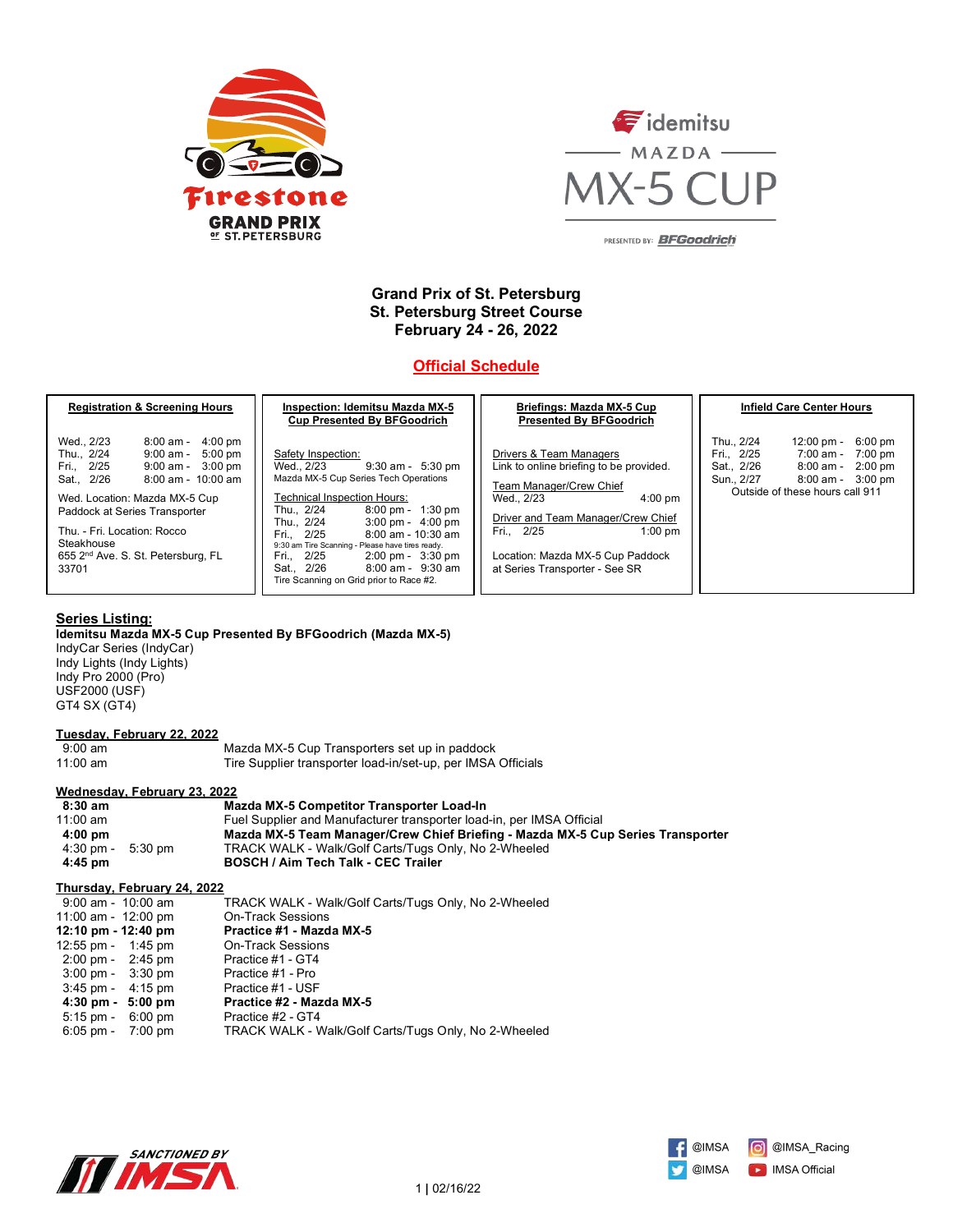|                                     | Friday, February 25, 2022 |                                                                |
|-------------------------------------|---------------------------|----------------------------------------------------------------|
| $6:45$ am - 7:45 am                 |                           | On-Track Activity                                              |
| 7:45 am - 8:15 am                   |                           | Qualifying - Pro                                               |
| $8:30$ am - $8:45$ am               |                           | Qualifying #1 - GT4                                            |
| $8:50$ am - $9:05$ am               |                           | Qualifying #2 - GT4                                            |
| $9:20$ am - $9:50$ am               |                           | Qualifying - USF                                               |
| 10:05 am - 10:50 am                 |                           | Practice #1 - Indy Lights                                      |
| 11:05 am - 11:25 am                 |                           | Qualifying - Mazda MX-5                                        |
| 11:40 am - 12:25 pm                 |                           | Race #1 - Pro                                                  |
| 12:40 pm - 1:25 pm                  |                           | Race #1 - USF                                                  |
| $1:00$ pm                           |                           | Mazda MX-5 Driver Briefing - Mazda MX-5 Cup Series Transporter |
| 1:40 pm - $2:10$ pm                 |                           | Qualifying - Indy Lights                                       |
| $2:25 \text{ pm} - 3:25 \text{ pm}$ |                           | Race #1 - GT4                                                  |
| $3:40 \text{ pm} - 4:25 \text{ pm}$ |                           | Practice #1 - IndyCar                                          |
| $4:35$ pm $-4:40$ pm                |                           | Pre-Race - Mazda MX-5                                          |
| $4:40 \text{ pm} - 5:25 \text{ pm}$ |                           | Race #1 - Mazda MX-5 - 45 Minutes                              |
| $5:40 \text{ pm} - 6:10 \text{ pm}$ |                           | Practice #2 - Indy Lights                                      |

#### **Saturday, February 26, 2022**

| $7:00$ am - $8:00$ am          | On-Track Activity                                                          |
|--------------------------------|----------------------------------------------------------------------------|
| $8:00$ am - $8:45$ am          | Race #2 - Pro                                                              |
| $9:00$ am - $9:45$ am          | Practice #2 - IndyCar                                                      |
| $9:55$ am - 10:00 am           | Pre-Race - Mazda MX-5                                                      |
| 10:00 am - 10:45 am            | Race #2 - Mazda MX-5 - 45 Minutes                                          |
| 11:00 am - 12:00 pm            | Race #2 - GT4                                                              |
| 12:30 pm - 1:45 pm             | Qualifying - IndyCar                                                       |
| $3:00$ pm                      | Mazda MX-5 Competitor Transporters Must Not Move Prior to 3:00 pm - See SR |
| 4:00 pm -<br>$6:00 \text{ pm}$ | Downtown Fan Fest - North Straub Park                                      |
|                                |                                                                            |

#### **Sunday, February 27, 2022**

|                     | $6:30$ am - 7:30 am    | On-Track Activity        |
|---------------------|------------------------|--------------------------|
|                     | $7:30$ am - $8:30$ am  | <b>On-Track Sessions</b> |
|                     | $8:45$ am - $9:15$ am  | Warm Up - IndyCar        |
|                     | $9:30$ am - $10:30$ am | Race - Indy Lights       |
| 10:45 am - 11:25 am |                        | Race #2 - USF            |
| 11:35 am - 12:30 pm |                        | Pre-Race - IndyCar       |
| 12:30 pm - 3:00 pm  |                        | Race - IndyCar           |



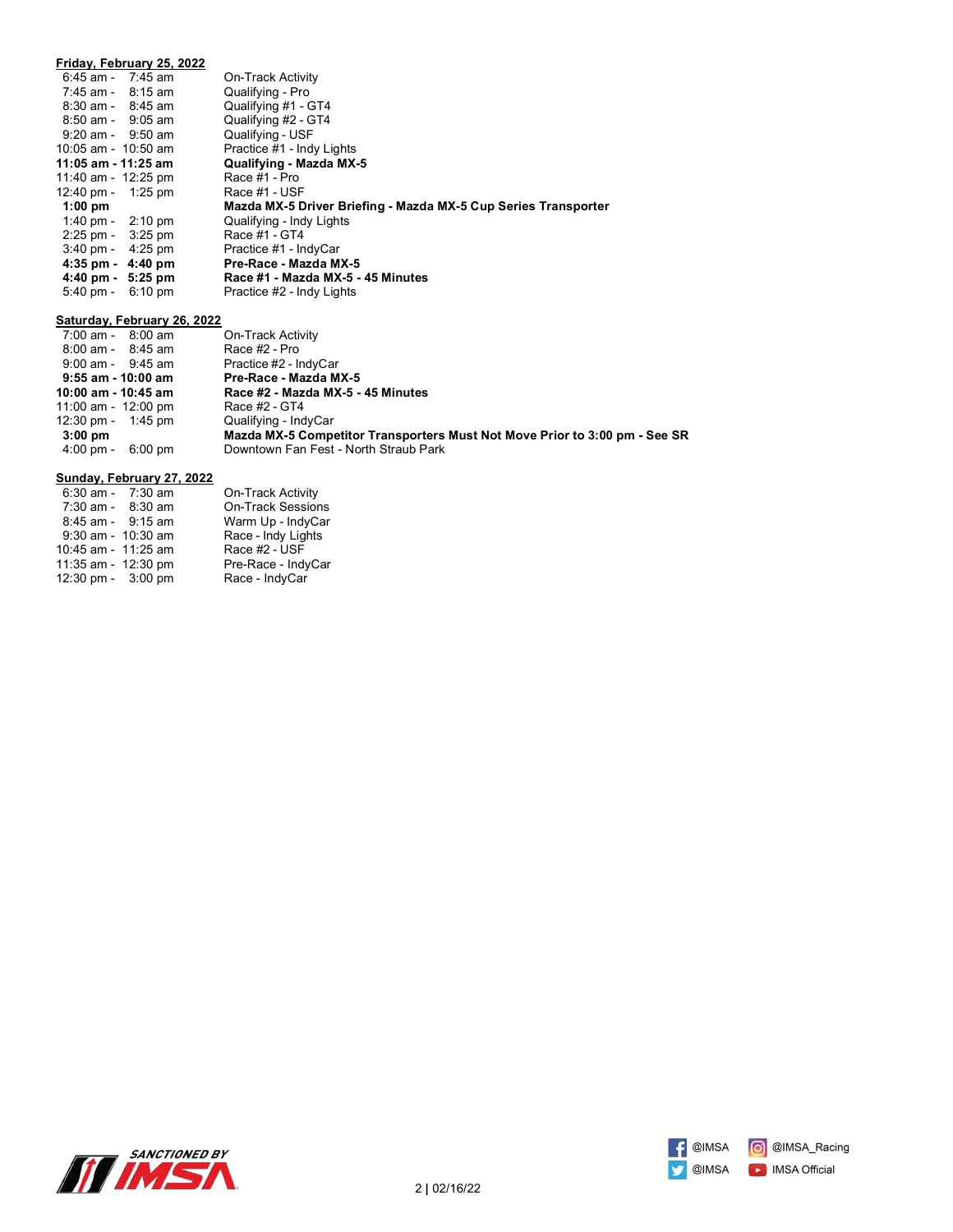#### **GENERAL**

| $9.4.4 -$  | <b>Event Facility:</b>           | Grand Prix of St. Petersburg<br>100 1 <sup>st</sup> St. South<br>St. Petersburg, FL 33701 | Ph: | 727-898-4639 |
|------------|----------------------------------|-------------------------------------------------------------------------------------------|-----|--------------|
| $9.4.7 -$  | Length of the Racetrack:         | 1.8 mile, 14-turn Temporary Street Course                                                 |     |              |
| $9.4.8 -$  | <b>Direction of the Race:</b>    | Clockwise                                                                                 |     |              |
|            | 9.4.10 - Pole Position:          | On the Right                                                                              |     |              |
| $9.4.20 -$ | <b>Location of Race Control:</b> | Second Fl., SW corner of the Duke Energy Center for the Arts (DECA)                       |     |              |
| $25.8 -$   | <b>Start Line:</b>               | On the Front Straight                                                                     |     |              |
| $25.9 -$   | <b>Finish Line:</b>              | On the Front Straight                                                                     |     |              |



**Dr. RFGoodrich** 

#### **IDEMITSU MAZDA MX-5 CUP PRESENTED BY BFGOODRICH SUPPLEMENTARY REGULATIONS**

#### **ADDITIONAL REGULATIONS**

| $9 -$      | <b>EVENT:</b>                                                                                  | Rounds 3 and 4 of the Idemitsu Mazda MX-5 Cup Presented By BFGoodrich at St. Petersburg are sanctioned<br>by IMSA and held under the IMSA RULES.                                                                                                                                                     |  |
|------------|------------------------------------------------------------------------------------------------|------------------------------------------------------------------------------------------------------------------------------------------------------------------------------------------------------------------------------------------------------------------------------------------------------|--|
| $9.4.6 -$  | <b>Entries Closing:</b>                                                                        | Tue., Feb. 6, 2022. Late entries per Art. 4.3.                                                                                                                                                                                                                                                       |  |
| $9.4.11 -$ | <b>Number of Cars admitted</b><br>A. Practice sessions:<br>B. Qualifying sessions:<br>C. Race: | 50 Maximum<br>50 Maximum<br>50 Maximum                                                                                                                                                                                                                                                               |  |
| $9.4.13 -$ | Impound:                                                                                       | Mazda MX-5 Cup Series Trailer in the Paddock per the Technical Department.                                                                                                                                                                                                                           |  |
| $19 -$     | <b>Event Logistics:</b>                                                                        | Exclusively under the direction of and assigned by IMSA and Mazda MX-5. Refer to schedule for Series<br>paddock load-in times.                                                                                                                                                                       |  |
|            | Pre-Staging:                                                                                   | Pre-Staging is at Tropicana Field. Team transporters must not arrive before 9:00 am on Wed., Feb. 21 for pre-<br>staging                                                                                                                                                                             |  |
|            | Staging:                                                                                       | Staging to enter paddock is also at Tropicana Field. All transporters must be staged and ready for load-in by<br>7:30 am on Thu., Feb. 22. All transporter drivers must have proper credentials and must complete the required<br>health screening process to receive entry access prior to loan-in. |  |
|            | Load-In:                                                                                       | Load-in takes place promptly at 8:30 am on Thu., Feb. 22. Drivers must be at truck and monitoring CB channel<br>40, no later than 30 minutes prior to load-in start. Transporter movement is directed by IMSA personnel.                                                                             |  |
|            | Load-Out:                                                                                      | Transporters are permitted to pack up but must only move in the Paddock after 3:00 pm Sat., Feb. 24. Fire<br>lanes must always remain clear. Teams must vacate the Paddock no later than 11:00 pm Sat., Feb. 24.                                                                                     |  |

**Grand Prix of St. Petersburg**

#### **GENERAL - EVENT / TRACK INFORMATION - ALL SERIES**

3.7.2 - **Driver Deadline/Fee:** CoB Mon., Feb. 6. Until CoB Fri., Feb. 16, \$1,000 fee. No applications (or related documents) processed after CoB Fri., Feb. 16. 4.3.6 - **Event Confirmations:** Event Confirmation Declarations, if changes are necessary, must be submitted via TIMS no later than 4pm Mon., Feb. 12. \$500 is charged for late Declarations or Driver changes made after this deadline. 9.4.14.A - **Fuel Schedule:** The VP depot is located at the southwest corner of the IMSA Paddock. VP will deliver fuel to each Team's pit box prior to the Event load-in. To redirect delivery to the Team's transporter, please contact VP in advance of the Event. **A. Screening Process:** A Covid Roster is no longer required. Participants must electronically complete HIPAA Waiver and COVID-19 Waiver included in the credential application. There is no longer on-site scanning, and stickers for credentials are not required. For Event-specific COVID-19 protocols, please reference the IMSA Event Operations Protocol document. **B. IMSA Transporters:** The IMSA Transporters will be accessible. Please enter the doors labeled "in" and "out" appropriately, and follow all Instructions listed outside the transporters. While waiting to enter, please respect social distancing outside of the transporters. Please keep crew member visits to a minimum.



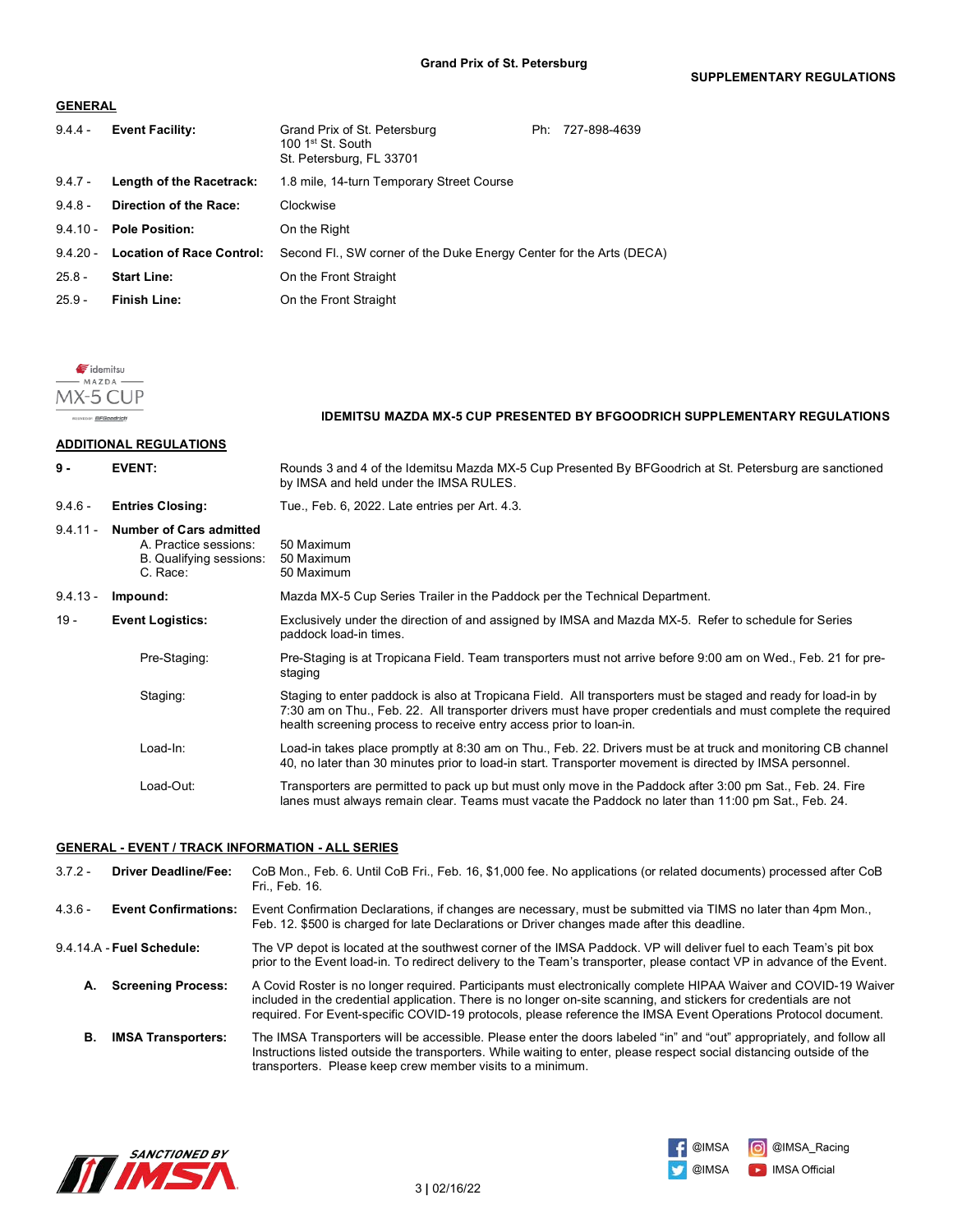### **GENERAL - EVENT / TRACK INFORMATION - ALL SERIES, CONT.**

|    | C. Driver/TM Briefing:     | Briefing will be distributed by Feb. 23.<br>For questions regarding the briefing please contact the following as appropriate:<br>Randy Buck - Mazda MX-5 Racing Related, randalbuck@imsa.com or 415-298-7018<br>Keith Dalton - Mazda MX-5 Series Manager, kdalton@andersenpromotions.net or 863-381-1942<br>Paul Walter - Sporting Regulations, pwalter@imsa.com or 614-598-6783<br>David Pees - Timing and Scoring, dpees@imsa.com or 386-308-8866<br>Mike Neely - Paddock Logistics, mneely@imsa.com or 386-308-8933<br>Eric Haverson - Technical, ehaverson@imsa.com or 386-562-7214<br>Tracy Sanderson - Medical, tsanderson@imsa.com or 813-486-4854 |
|----|----------------------------|-----------------------------------------------------------------------------------------------------------------------------------------------------------------------------------------------------------------------------------------------------------------------------------------------------------------------------------------------------------------------------------------------------------------------------------------------------------------------------------------------------------------------------------------------------------------------------------------------------------------------------------------------------------|
| D. | <b>Track Walk:</b>         | The Track Walk is walk, golf carts or tuggers only, no 2-wheeled. Please maintain social distancing and proper PPE.                                                                                                                                                                                                                                                                                                                                                                                                                                                                                                                                       |
| 1. | <b>Nitrogen Supply:</b>    | Airgas is the exclusive nitrogen supplier, motorsports@airgas.com or 800-367-4273.                                                                                                                                                                                                                                                                                                                                                                                                                                                                                                                                                                        |
| 2. | Telephone/Internet:        | Internet, Frontier Communications 1-866-491-5288 X 2126416, or kari.lewis@ftr.com.                                                                                                                                                                                                                                                                                                                                                                                                                                                                                                                                                                        |
| 3. | Security:                  | Sentry Event Services, Evan Helgesen, ehelgesen@sentryeventservices.com or 813-350-6590.                                                                                                                                                                                                                                                                                                                                                                                                                                                                                                                                                                  |
| 4. | <b>Team Food Service:</b>  | Lundy's Event Services, Allisa Tibe, alissa@lundyscatering.com or 859-255-0717.                                                                                                                                                                                                                                                                                                                                                                                                                                                                                                                                                                           |
| 5. | Catering:                  | Lundy's Event Services, Allisa Tibe, alissa@lundyscatering.com or 859-255-0717.                                                                                                                                                                                                                                                                                                                                                                                                                                                                                                                                                                           |
| 6. | <b>Hospitality:</b>        | Giles Dowden, gdowden@gpstpete.com.                                                                                                                                                                                                                                                                                                                                                                                                                                                                                                                                                                                                                       |
| 7. | <b>Motorhomes:</b>         | Stephen Timms, stimms@gpstpete.com.                                                                                                                                                                                                                                                                                                                                                                                                                                                                                                                                                                                                                       |
| 8. | <b>Golf Cart Rentals:</b>  | L&M Cart Leasing, Shannon Roy, leasing@customcart.com or 941-552-2151.                                                                                                                                                                                                                                                                                                                                                                                                                                                                                                                                                                                    |
| 9. | <b>Equipment Rental:</b>   | United Rentals, Alberto Torres, atorres@ur.com or 813-503-9917.                                                                                                                                                                                                                                                                                                                                                                                                                                                                                                                                                                                           |
|    | 10. Truck Washing:         | Spray N Wash, Andre Howard, spraynwashfleet@yahoo.com or 4040-441-1942.                                                                                                                                                                                                                                                                                                                                                                                                                                                                                                                                                                                   |
|    | 11. Pit Vehicles:          | Pit vehicles must be operated by a licensed driver 18 years or more in age. 10 MPH speed limit in Paddock and pit<br>areas.                                                                                                                                                                                                                                                                                                                                                                                                                                                                                                                               |
|    | 12. False Grid:            | Instructions pertaining to gridding, movement of racecars, crew and equipment provided via Briefings. Teams must<br>be familiar with procedures and follow the direction of Mazda MX-5, IMSA and Event Officials.                                                                                                                                                                                                                                                                                                                                                                                                                                         |
|    | 13. Facility Restrictions: | Staking of awnings strictly prohibited. Violators billed accordingly. Water barrels or concrete weights only.                                                                                                                                                                                                                                                                                                                                                                                                                                                                                                                                             |
|    | 14. Parking Procedure:     | Two (2) Passes per entered Car from Registration. Parking location: Yellow.                                                                                                                                                                                                                                                                                                                                                                                                                                                                                                                                                                               |
|    |                            | 15. Additional Information: Additional maps, forms and information at imsacompetitors.com.                                                                                                                                                                                                                                                                                                                                                                                                                                                                                                                                                                |
|    | _________                  |                                                                                                                                                                                                                                                                                                                                                                                                                                                                                                                                                                                                                                                           |

16. **Track Shipping:** See Track Deliveries Advisory at **imsacompetitors.com**.

# **MEDICAL INFORMATION**

| <b>FACILITY MEDICAL CENTER:</b>                                                   | Bayfront Health Infield Care Center, located on the first floor, west side, of the Duke Energy Center for the Arts<br>(DECA) adjacent to the loading dock. For after-hours medical, dial 911. |                                                                                                                                                                                                 |
|-----------------------------------------------------------------------------------|-----------------------------------------------------------------------------------------------------------------------------------------------------------------------------------------------|-------------------------------------------------------------------------------------------------------------------------------------------------------------------------------------------------|
| <b>HOSPITAL INFORMATION:</b>                                                      | Trauma Center:                                                                                                                                                                                | Bayfront Health St. Petersburg, 701 Sixth St. South, St. Petersburg, FL 33701<br>Main: 727-823-1234, Emergency: 727-893-6100.                                                                   |
|                                                                                   | Burn Center:                                                                                                                                                                                  | Tampa General Hospital, 1 Tampa General Cir., Tampa, FL 33606<br>Main: 813-844-7000 Burn Unit: 813-844-7656, ED: 813-844-7100.                                                                  |
| CVS, 2200 34th Street N, St. Petersburg, FL 33713<br><b>PHARMACY INFORMATION:</b> |                                                                                                                                                                                               | Main: 727-328-7644, Daily: 8:00am - 10:00pm.                                                                                                                                                    |
|                                                                                   |                                                                                                                                                                                               | Walgreens, 900 49th Street North, St. Petersburg, FL 33710<br>Main: 727-327-8801, M-F 7:00am - 11:00pm, Sat. 9:00am - 6:00pm, Sun. 10:00am -<br>6:00pm, closed for break 1:30pm - 2:00pm daily. |